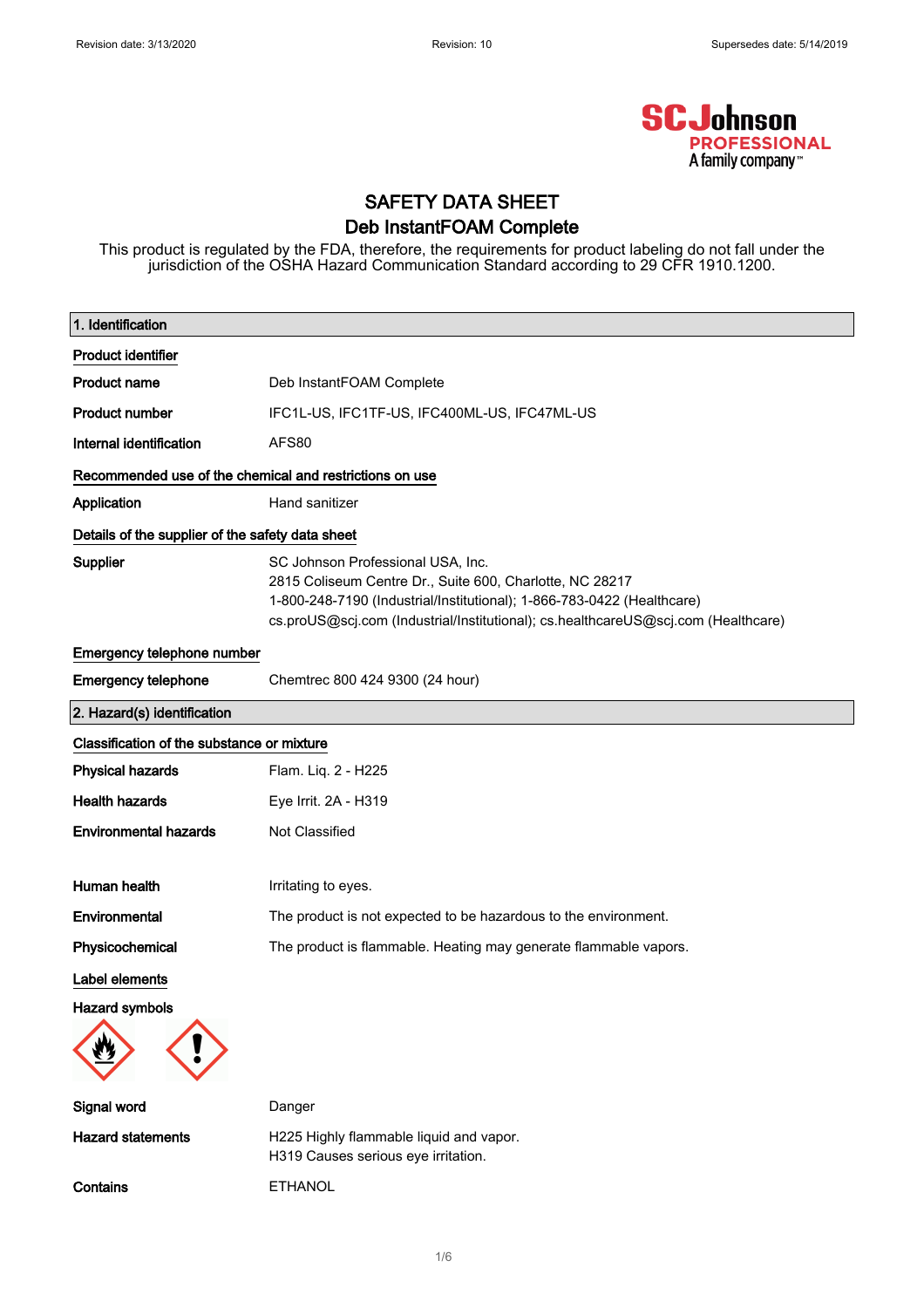#### 3. Composition/information on ingredients

#### Mixtures

| <b>Composition comments</b> | Agua<br>DI-Panthenol<br>Bis-PEG-12 Dimethicone<br>Dihydroxypropyl PEG-5 Linoleammonium Chloride<br>PEG-200 Hydrogenated Glyceryl Palmitate |
|-----------------------------|--------------------------------------------------------------------------------------------------------------------------------------------|
|                             | PEG-7 Glyceryl Cocoate<br>Coco-glucoside<br><b>Glyceryl Oleate</b><br>Citric Acid                                                          |

#### 4. First-aid measures

| Description of first aid measures                                      |                                                                                                                                                                      |  |
|------------------------------------------------------------------------|----------------------------------------------------------------------------------------------------------------------------------------------------------------------|--|
| General information                                                    | Get medical attention if any discomfort continues.                                                                                                                   |  |
| Inhalation                                                             | Move affected person to fresh air and keep warm and at rest in a position comfortable for<br>breathing.                                                              |  |
| Ingestion                                                              | DO NOT induce vomiting. Get medical attention immediately.                                                                                                           |  |
| <b>Skin Contact</b>                                                    | Not relevant.                                                                                                                                                        |  |
| Eye contact                                                            | Remove any contact lenses and open eyelids wide apart. Continue to rinse for at least 15<br>minutes. Get medical attention promptly if symptoms occur after washing. |  |
|                                                                        | Most important symptoms and effects, both acute and delayed                                                                                                          |  |
| Inhalation                                                             | No specific symptoms known.                                                                                                                                          |  |
| Ingestion                                                              | May cause nausea, headache, dizziness and intoxication.                                                                                                              |  |
| Skin contact                                                           | None known.                                                                                                                                                          |  |
| Eye contact                                                            | May cause severe eye irritation.                                                                                                                                     |  |
| Indication of immediate medical attention and special treatment needed |                                                                                                                                                                      |  |
| Notes for the doctor                                                   | No specific recommendations.                                                                                                                                         |  |
| 5. Fire-fighting measures                                              |                                                                                                                                                                      |  |
| <b>Extinguishing media</b>                                             |                                                                                                                                                                      |  |
| Suitable extinguishing media                                           | Extinguish with alcohol-resistant foam, carbon dioxide or dry powder.                                                                                                |  |
| Special hazards arising from the substance or mixture                  |                                                                                                                                                                      |  |
| Specific hazards                                                       | FLAMMABLE. Forms explosive mixtures with air.                                                                                                                        |  |
| <b>Hazardous combustion</b><br>products                                | Protection against nuisance dust must be used when the airborne concentration exceeds 10<br>mg/m3. Oxides of carbon.                                                 |  |
| <b>Advice for firefighters</b>                                         |                                                                                                                                                                      |  |
|                                                                        |                                                                                                                                                                      |  |
| Protective actions during<br>firefighting                              | Fight fire from safe distance or protected location. Containers close to fire should be removed<br>or cooled with water.                                             |  |

Personal precautions, protective equipment and emergency procedures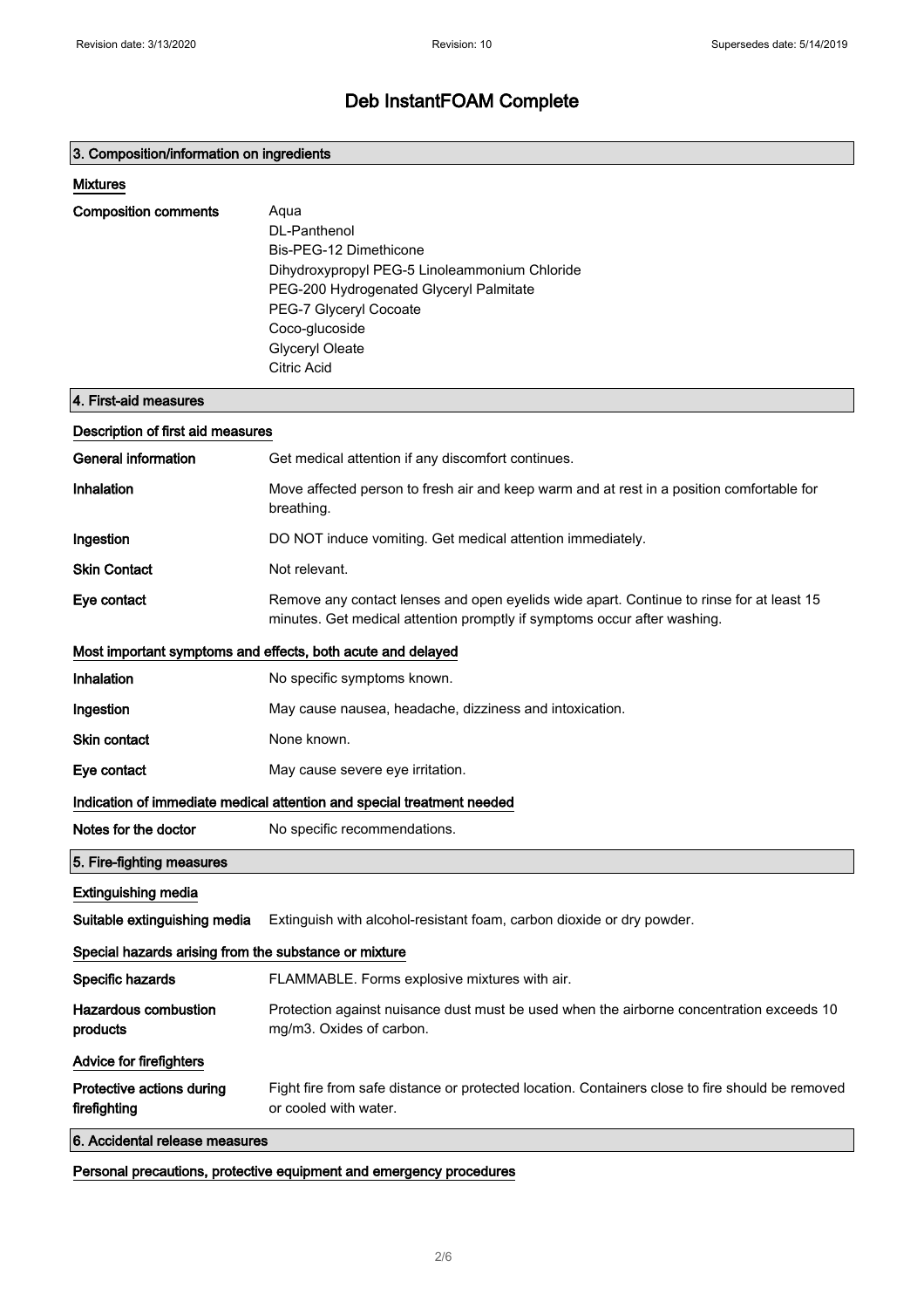| <b>Personal precautions</b>                                  | Take precautionary measures against static discharges. No smoking, sparks, flames or other<br>sources of ignition near spillage. Wear suitable protective clothing as protection against<br>splashing or contamination. Avoid inhalation of vapors and contact with eyes                                                             |
|--------------------------------------------------------------|--------------------------------------------------------------------------------------------------------------------------------------------------------------------------------------------------------------------------------------------------------------------------------------------------------------------------------------|
| <b>Environmental precautions</b>                             |                                                                                                                                                                                                                                                                                                                                      |
| <b>Environmental precautions</b>                             | Do not discharge into drains or watercourses or onto the ground. Contain spillage with sand,<br>earth or other suitable non-combustible material.                                                                                                                                                                                    |
| Methods and material for containment and cleaning up         |                                                                                                                                                                                                                                                                                                                                      |
| Methods for cleaning up                                      | Eliminate all sources of ignition. No smoking, sparks, flames or other sources of ignition near<br>spillage. Provide adequate ventilation. Wash thoroughly after dealing with a spillage. Absorb<br>spillage with non-combustible, absorbent material. Collect and place in suitable waste<br>disposal containers and seal securely. |
| Reference to other sections                                  | For personal protection, see Section 8.                                                                                                                                                                                                                                                                                              |
| 7. Handling and storage                                      |                                                                                                                                                                                                                                                                                                                                      |
| Precautions for safe handling                                |                                                                                                                                                                                                                                                                                                                                      |
| <b>Usage precautions</b>                                     | Keep away from heat, sparks and open flame. Avoid contact with eyes.                                                                                                                                                                                                                                                                 |
| Conditions for safe storage, including any incompatibilities |                                                                                                                                                                                                                                                                                                                                      |
| <b>Storage precautions</b>                                   | Store in tightly closed original container in a dry, cool and well-ventilated place. Keep away<br>from heat, sparks and open flame.                                                                                                                                                                                                  |
| Specific end uses(s)                                         |                                                                                                                                                                                                                                                                                                                                      |
| Specific end use(s)                                          | The identified uses for this product are detailed in Section 1.                                                                                                                                                                                                                                                                      |
|                                                              |                                                                                                                                                                                                                                                                                                                                      |
| 8. Exposure controls/Personal protection                     |                                                                                                                                                                                                                                                                                                                                      |
| <b>Exposure controls</b>                                     |                                                                                                                                                                                                                                                                                                                                      |
| Protective equipment                                         |                                                                                                                                                                                                                                                                                                                                      |
|                                                              |                                                                                                                                                                                                                                                                                                                                      |
| Appropriate engineering<br>controls                          | Not relevant.                                                                                                                                                                                                                                                                                                                        |
| Eye/face protection                                          | Not required normally but wear eye protection if you are conducting an operation where there<br>is a risk of this product getting in the eyes.                                                                                                                                                                                       |
| Hand protection                                              | Not applicable.                                                                                                                                                                                                                                                                                                                      |
| Other skin and body<br>protection                            | Not relevant.                                                                                                                                                                                                                                                                                                                        |
| Hygiene measures                                             | DO NOT SMOKE IN WORK AREA! Promptly remove any clothing that becomes<br>contaminated.                                                                                                                                                                                                                                                |
| <b>Respiratory protection</b>                                | Not relevant.                                                                                                                                                                                                                                                                                                                        |
| 9. Physical and chemical properties                          |                                                                                                                                                                                                                                                                                                                                      |
| Information on basic physical and chemical properties        |                                                                                                                                                                                                                                                                                                                                      |
| Appearance                                                   | Clear liquid.                                                                                                                                                                                                                                                                                                                        |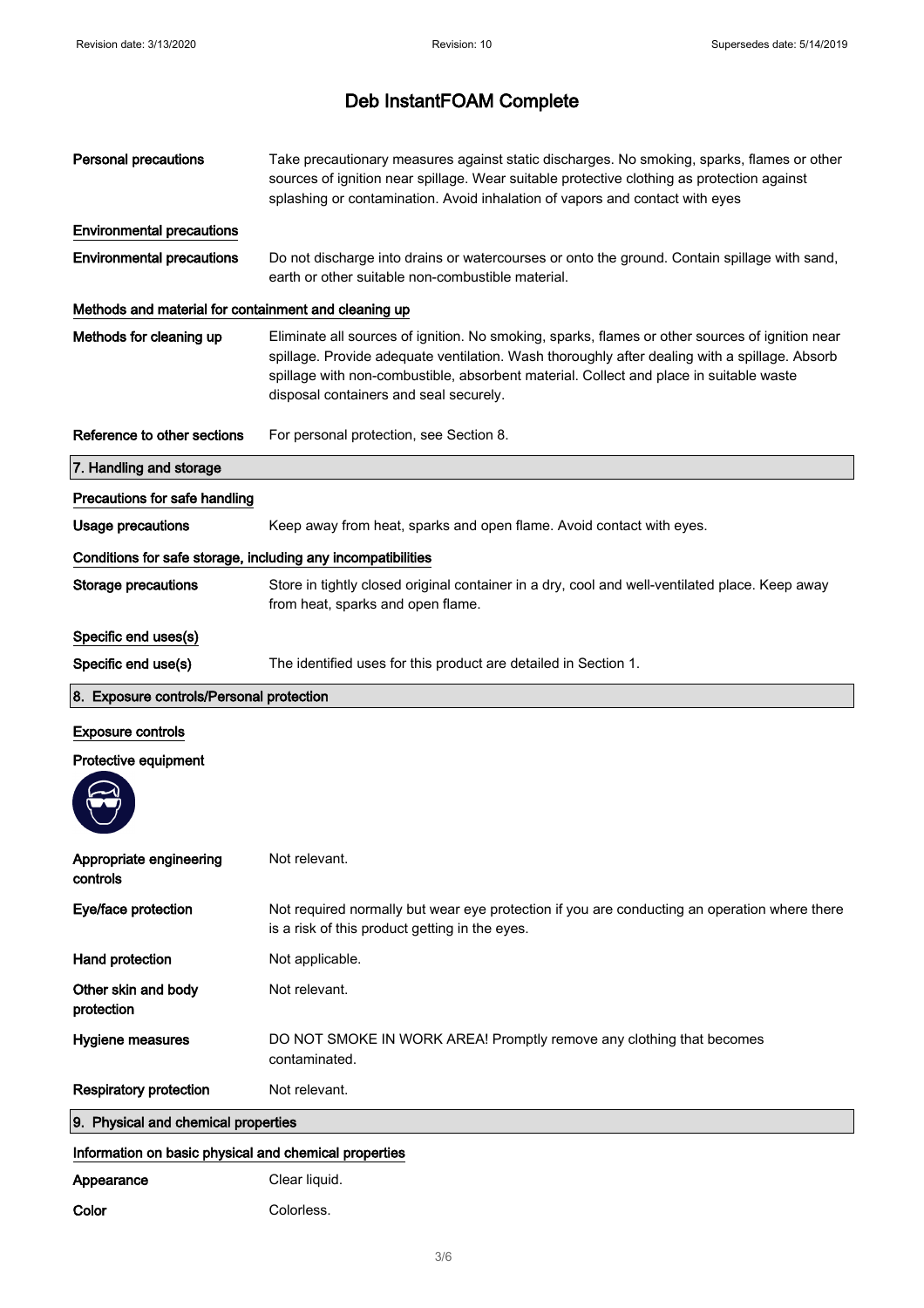| Odor                                            | Alcoholic.                                                          |  |
|-------------------------------------------------|---------------------------------------------------------------------|--|
| <b>Odor threshold</b>                           | Not determined.                                                     |  |
| pH                                              | pH (concentrated solution): 5.0-7.5                                 |  |
| <b>Melting point</b>                            | Not determined.                                                     |  |
| Initial boiling point and range                 | Not determined.                                                     |  |
| Flash point                                     | 15.5 C°C A.9                                                        |  |
| <b>Evaporation rate</b>                         | Not determined.                                                     |  |
| Upper/lower flammability or<br>explosive limits | Not determined.                                                     |  |
| Vapor pressure                                  | Not determined.                                                     |  |
| Vapor density                                   | Not determined.                                                     |  |
| <b>Relative density</b>                         | 0.828 -0.845 g/ml at 25C                                            |  |
| Solubility(ies)                                 | Soluble in water.                                                   |  |
| <b>Partition coefficient</b>                    | Not determined.                                                     |  |
| Auto-ignition temperature                       | Not determined.                                                     |  |
| <b>Decomposition Temperature</b>                | Not determined.                                                     |  |
| <b>Viscosity</b>                                | 2.67 mPa s @ 20°C                                                   |  |
| <b>Explosive properties</b>                     | Not determined.                                                     |  |
| <b>Oxidizing properties</b>                     | Does not meet the criteria for classification as oxidizing.         |  |
| Other information                               | No information required.                                            |  |
| <b>Volatility</b>                               | 70-80                                                               |  |
| Volatile organic compound                       | This product contains a maximum VOC content of 70-80%.              |  |
| 10. Stability and reactivity                    |                                                                     |  |
| Reactivity                                      | There are no known reactivity hazards associated with this product. |  |
| <b>Stability</b>                                | No particular stability concerns.                                   |  |
| Possibility of hazardous<br>reactions           | Not known.                                                          |  |
| Conditions to avoid                             | Avoid heat, flames and other sources of ignition.                   |  |
| Materials to avoid                              | <b>Oxidising Agents Aluminium</b>                                   |  |
| Hazardous decomposition<br>products             | Oxides of carbon.                                                   |  |
| 11. Toxicological information                   |                                                                     |  |
| Information on toxicological effects            |                                                                     |  |

Toxicological effects No data recorded.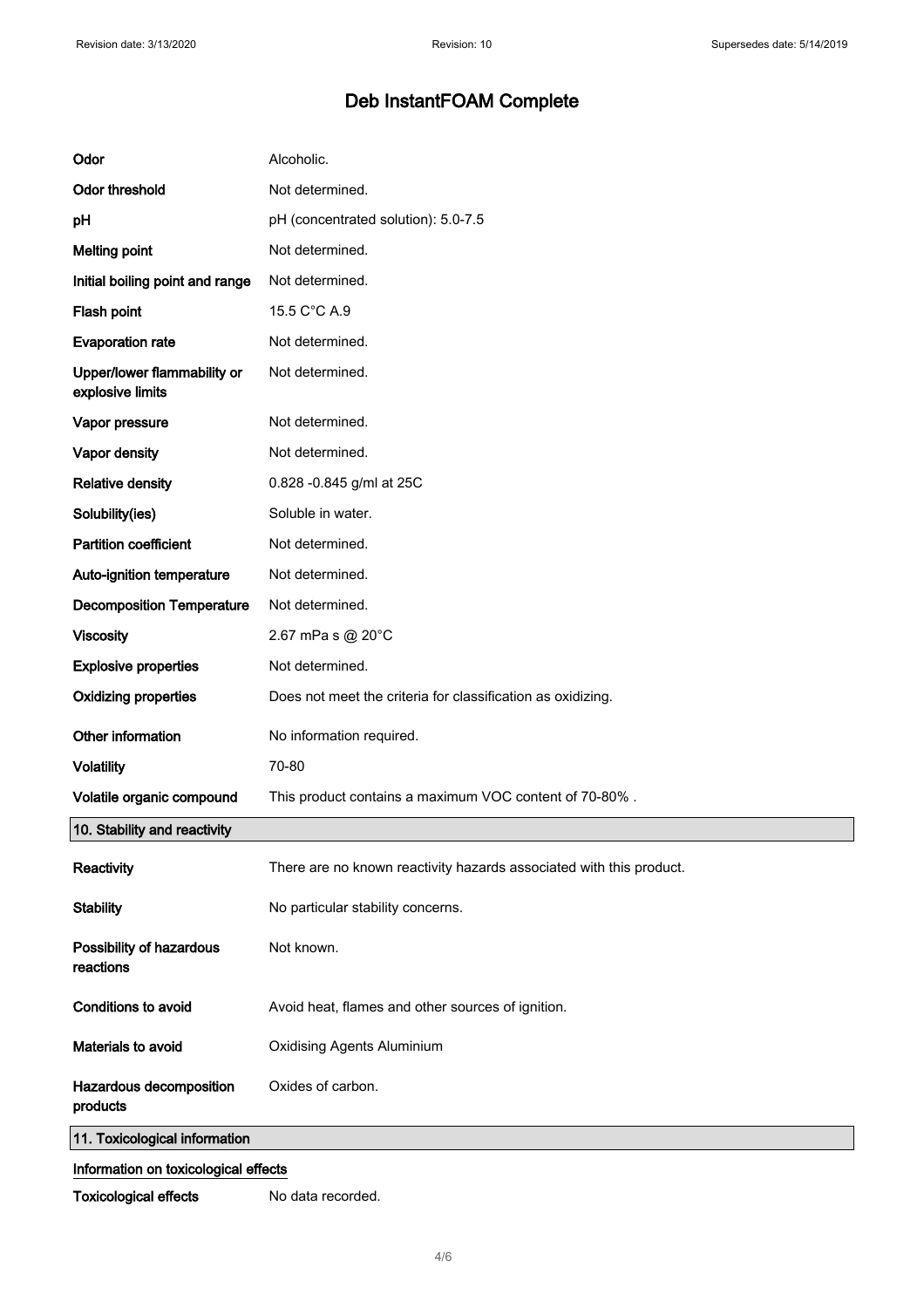| <b>General information</b>                   | No specific health hazards known.                                                                                                                                                               |
|----------------------------------------------|-------------------------------------------------------------------------------------------------------------------------------------------------------------------------------------------------|
| Inhalation                                   | No specific health hazards known.                                                                                                                                                               |
| Ingestion                                    | May cause nausea, headache, dizziness and intoxication.                                                                                                                                         |
| <b>Skin Contact</b>                          | Skin irritation should not occur when used as recommended.                                                                                                                                      |
| Eye contact                                  | Causes eye irritation                                                                                                                                                                           |
| 12. Ecological information                   |                                                                                                                                                                                                 |
| Ecotoxicity                                  | The product is not expected to be toxic to aquatic organisms.                                                                                                                                   |
| Persistence and degradability                |                                                                                                                                                                                                 |
| Persistence and degradability                | The product is biodegradable.                                                                                                                                                                   |
| <b>Bioaccumulative potential</b>             |                                                                                                                                                                                                 |
| <b>Bio-Accumulative Potential</b>            | The product is not bioaccumulating.                                                                                                                                                             |
| <b>Partition coefficient</b>                 | Not determined.                                                                                                                                                                                 |
| Mobility in soil                             |                                                                                                                                                                                                 |
| <b>Mobility</b>                              | The product is soluble in water.                                                                                                                                                                |
| Other adverse effects                        |                                                                                                                                                                                                 |
| Other adverse effects                        | None known.                                                                                                                                                                                     |
| 13. Disposal considerations                  |                                                                                                                                                                                                 |
| <b>Waste treatment methods</b>               |                                                                                                                                                                                                 |
| <b>General information</b>                   | When handling waste, the safety precautions applying to handling of the product should be<br>considered. Wear suitable protective clothing as protection against splashing or<br>contamination. |
| <b>Disposal methods</b>                      | Dispose of waste to licensed waste disposal site in accordance with the requirements of the<br>local Waste Disposal Authority.                                                                  |
| 14. Transport information                    |                                                                                                                                                                                                 |
| <b>UN Number</b>                             |                                                                                                                                                                                                 |
| UN No. (TDG)                                 | 1987                                                                                                                                                                                            |
| UN No. (IMDG)                                | 1987                                                                                                                                                                                            |
| UN No. (ICAO)                                | 1987                                                                                                                                                                                            |
| UN No. (DOT)                                 | 1987                                                                                                                                                                                            |
| UN proper shipping name                      |                                                                                                                                                                                                 |
| Proper shipping name (TDG)                   | ALCOHOLS, N.O.S.                                                                                                                                                                                |
|                                              |                                                                                                                                                                                                 |
|                                              | Proper shipping name (IMDG) ALCOHOLS, N.O.S.                                                                                                                                                    |
| Proper shipping name (ICAO) ALCOHOLS, N.O.S. |                                                                                                                                                                                                 |
| Proper shipping name (DOT)                   | ALCOHOLS, N.O.S.                                                                                                                                                                                |
| Transport hazard class(es)                   |                                                                                                                                                                                                 |